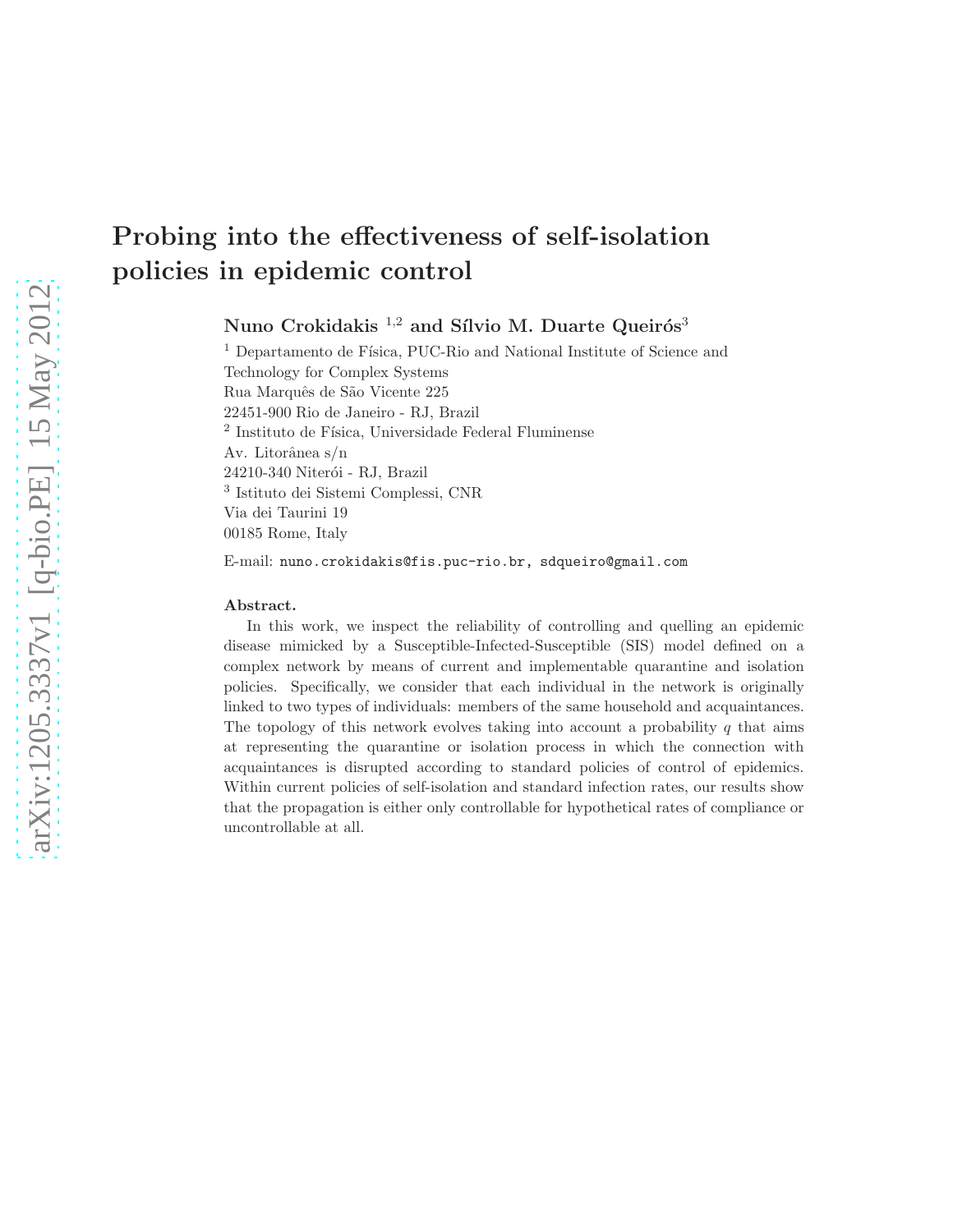# 1. Introduction

Alongside with wars and natural disasters, plagues and epidemic (pandemic) diseases lie at the top of death toll lists in Human history. By directly interfering with the risk of death, such events or even their likelihood are the source of acute distress among populations, which has been well-documented by historians since ancient times [\[1\]](#page-12-0). Concerning plagues and epidemic diseases, isolation of infected people has been applied, at least, since Old Testament period as an instrument for controlling and quelling the spread of both viruses and contamination agents in such situations [\[2\]](#page-12-1). If for centuries it was possible to estrange people from their relatives and whereabouts by means of a simple decree, social conquests based on the "Declaration of the rights of man and of the citizen", which led to "Universal declaration of Human rights", have urged the discussion over the morality and legitimacy of compulsory quarantine and isolation  $(Q&I)$  practices [\[3,](#page-12-2) [4,](#page-12-3) [5,](#page-12-4) [6,](#page-12-5) [7\]](#page-12-6). Indeed, countries like Brazil and Japan have repealed previous laws for compulsory isolation, abortion and sterilisation of patients suffering from leprosy as well as decided to pay compensations and allowances to people subject to these practices [\[8,](#page-12-7) [9,](#page-12-8) [10\]](#page-13-0). Accordingly, current Q&I practices strongly rely on the consciousness of the infected individual and her attitude towards the rest of the society by imposing a self-isolation spell according to a medical recommendation (see [\[7\]](#page-12-6) and references therein). Concomitantly, recent polls have shown that the willingness to comply with a self-isolation period depends on the social condition and literary habilitation of the individual very much [\[11\]](#page-13-1).

Quantitatively, the problem of reasoning over the spreading of an infectious and epidemic disease is generally based on standard models such as the Susceptible-Infected (SI), the Susceptible-Infected-Susceptible (SIS) and the Susceptible-Infected-Recovered (SIR) models [\[12,](#page-13-2) [13\]](#page-13-3) and their variants. Despite the simplicity of these models, they have been successfully applied to a variety of cases [\[14,](#page-13-4) [15,](#page-13-5) [16,](#page-13-6) [17,](#page-13-7) [18,](#page-13-8) [19,](#page-13-9) [20,](#page-13-10) [21\]](#page-13-11) in the assessment of the propagation of an epidemic disease. In the form of differential equations, their dynamics is well-known in the literature of the theme where they are usually called general solutions. When geometrical conditions are taken into account, namely the structure of the network of relationships between people, the critical behaviour changes [\[22,](#page-13-12) [23\]](#page-13-13). Within this context, analytical and numerical results concerning the existence or not of a non-zero transition for quenched scale-free networks has been in the spotlight [\[24,](#page-13-14) [25,](#page-13-15) [26,](#page-13-16) [27,](#page-13-17) [28,](#page-13-18) [29,](#page-13-19) [30\]](#page-13-20).

In our case, we have opted to base our model on the SIS model, which can represent situations wherein the virus responsible for the infection is able to mutate fast. Explicitly, although someone is recovered from the infection, she is at risk of being infected once again due to the newest mutation. Concerning the topology in which the phenomenon endures, we have assumed a dynamical complex network with N nodes, each one linked to k other nodes in accordance with a distribution  $P(k)$ . Each node of the network represents an individual either in a Susceptible, S, or in an Infected, I, state. As usual, we start the dynamics with a single infected individual, randomly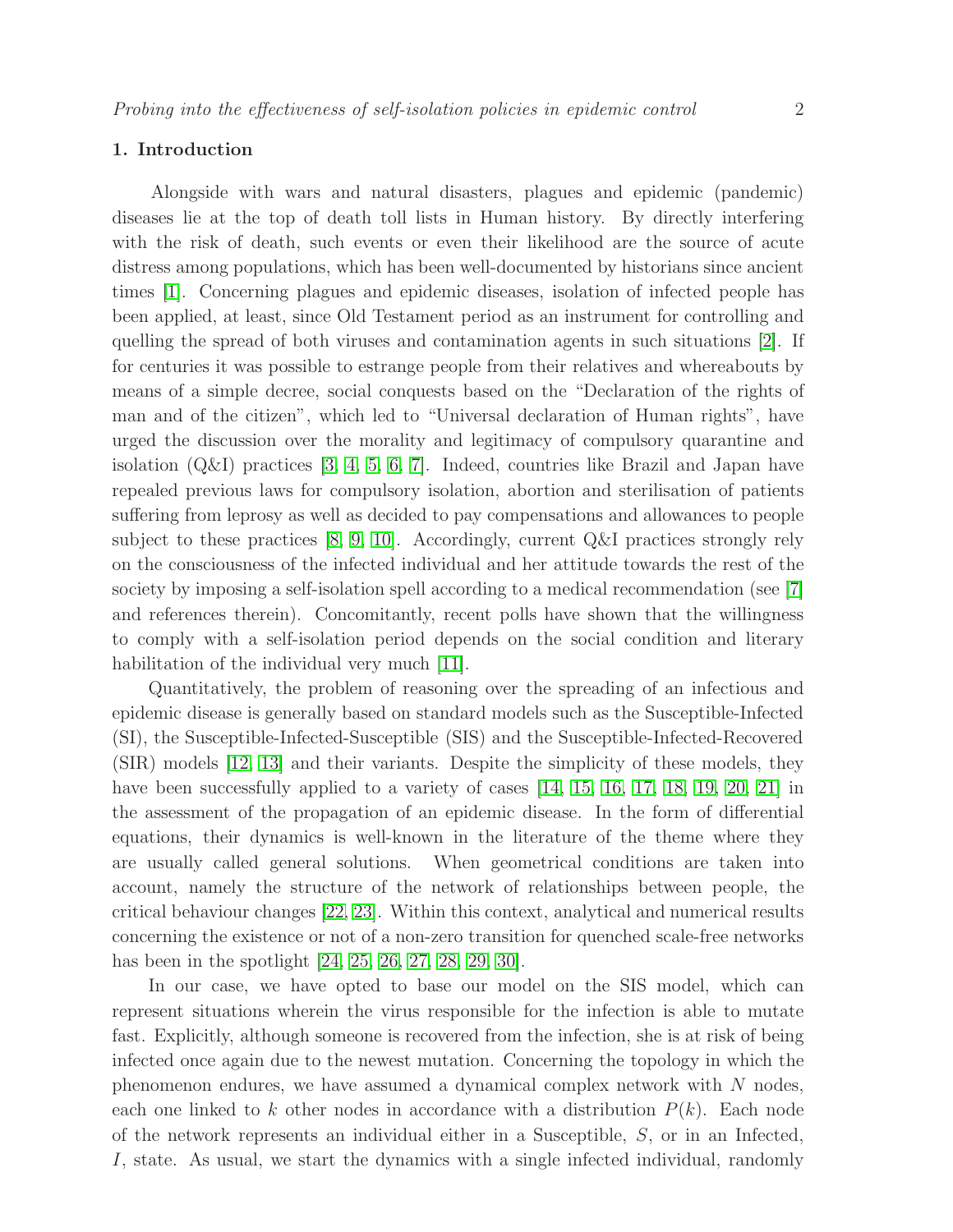chosen among the N nodes. At first, all the remaining individuals are Susceptible. In addition, we have considered that a density of the connections,  $d$ , in the network are fixed and thus they cannot be removed during the Q&I process. Two people connected by a fixed link are defined as members of the same household, whereas people linked by non-fixed links are dubbed acquaintances.

Recently, some works have studied the effect of isolation in the physics and computer science literature [\[31,](#page-13-21) [32,](#page-13-22) [33,](#page-13-23) [34,](#page-13-24) [35,](#page-13-25) [36,](#page-13-26) [37\]](#page-13-27). It was therein argued that such policies can be effective in controlling the spread of an epidemic disease. However, the conditions of these models rely on the total isolation of the infected patient, which is closer to academic proposals that also inspired several literary contemporary masterpieces [\[38,](#page-13-28) [39\]](#page-13-29) rather than an actual implementable policy following international rules or recommendations. Alternatively, total isolation scenarios have also been studied in the context of small islands. In this case, it is argued that these policies might be successful, but in quite stern conditions demanding a complex and expensive logistics [\[40,](#page-13-30) [41\]](#page-14-0). On the other hand, the study of the impact of the household in the propagation of SIR epidemics as well as adequate vaccination policies have been discussed in a biological and medical framework [\[42,](#page-14-1) [43,](#page-14-2) [44,](#page-14-3) [45,](#page-14-4) [46,](#page-14-5) [47\]](#page-14-6). However, for the sake of analytical treatment [\[46\]](#page-14-5), they often neglect the structure of social networks and assume a random contact approach between individuals. Complementary, surveys stemming from the analysis of data on fatalities due to the "Spanish flu" pandemic in cities of the United States of America and its relation to public health and non-pharmaceutical interventions have been presented [\[48,](#page-14-7) [49\]](#page-14-8). In spite of the fact that both results provide important insights into the relevancy of coordinated interventions and respective set about, (American) society has dramatically changed in almost 100 years and thus its epidemic response to such interventions. Moreover, some of the measures adopted during that pandemic are now liable of being judged unethical or breaching some fundamental law, as we have previously mentioned to. Last but not least, it was impossible in these studies to separate out the impact of each measure.

Thence, with this work we intend providing an answer to the fundamental question about to what extend Q&I policies abiding by World Health Organization (WHO) directives, which are prone to self-conscious isolation, are real hinderers of the spreading of an epidemic disease, contributing in this way to its control and suppression. Quantitatively the task of answering to this question is presented in the form of looking for an infection rate (or epidemic) threshold,  $\lambda^*$ , for a given rate of effectiveness of the isolation, above which the disease persists or it is quelled otherwise.

### 2. Model and Numerical Results

At each time step,  $t$ , the following automata rules control our model:

- We visit every node in the network;
- For each Infected node, we look for all Susceptible neighbours of hers;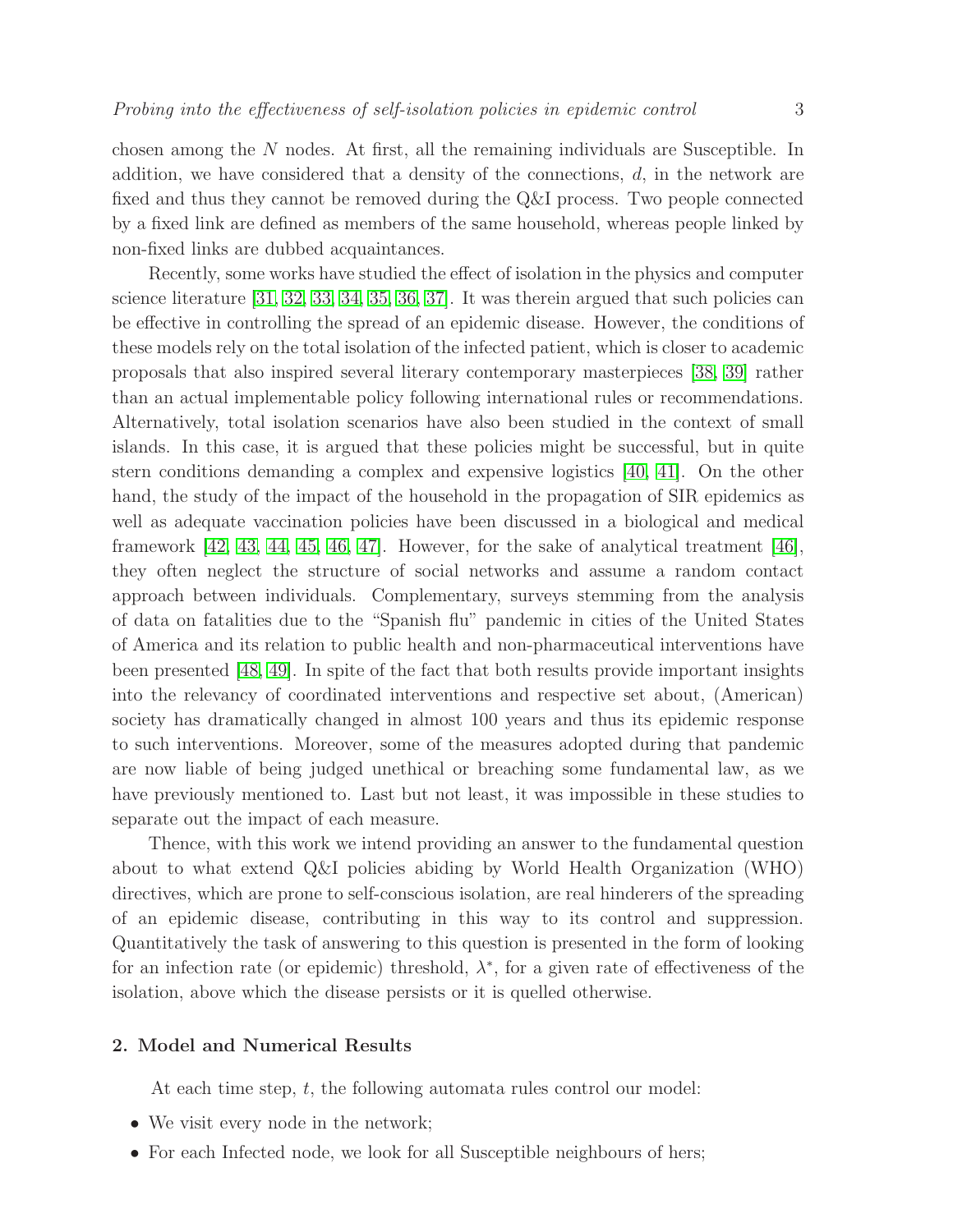

<span id="page-3-0"></span>**Figure 1.** Time evolution of the density of Infected individuals for  $d = 0.2$  and  $q = 0.3$ (left side) and  $q = 0.8$  (right side), and typical values of the infection probability  $\lambda$  for random networks with  $N = 10^4$  nodes and  $\langle k \rangle = 5$ . Notice that the time needed for the system to reach the steady states increases for increasing values of the self-isolation probability q of the Q&I process. Results are averaged over  $10^3$  realisations.

- For each  $I S$  link connecting members of the same household, the Susceptible individual becomes Infected with probability  $\lambda$ ;
- On the other hand, we remove each  $I-S$  link connecting acquaintance individuals with probability  $q$  (quarantine). Then, the Infected individual is isolated and the Susceptible one is reconnected to another randomly chosen Susceptible node, who is not a current contact of hers. For each surviving  $I - S$  link, the Susceptible individual becomes Infected with probability  $\lambda$ ;
- After the verification of all neighbours of an Infected individual, she returns to the Susceptible state with probability  $\alpha$ .

Let us elaborate upon the parameters and the rules we have established. We start by discussing the role of  $q$  the main purpose of which is to reproduce the probability that a patient complies with the medical recommendation to stay home. Ideally, people would strictly abide by the physician's counsel, but as recent polls have showed and given statistical significance, the rates of compliance are different from 100% and can go as low as 50%. Two main factors for this change have been identified [\[11,](#page-13-1) [50\]](#page-14-9); i) More often than not people do not understand or distort what they are expected to do due to literacy skills  $[50]$ ; ii) As occurs in life in general, people (patients included) perform a risk assessment [\[11\]](#page-13-1) before making a decision on stopping contact with a given individual. Accordingly, infected agents decide to disrupt the contacts they have depending on the time they were asked to stay home, the type, namely the importance (either circumstantial or not) of the relationship between the infected person and the susceptible individual, and the number of people that can be involved when the attendance of a given event is considered. Furthermore, this risk assessment is weighed by the hazard that the eventual non-compliance carries. Effectively, the perception of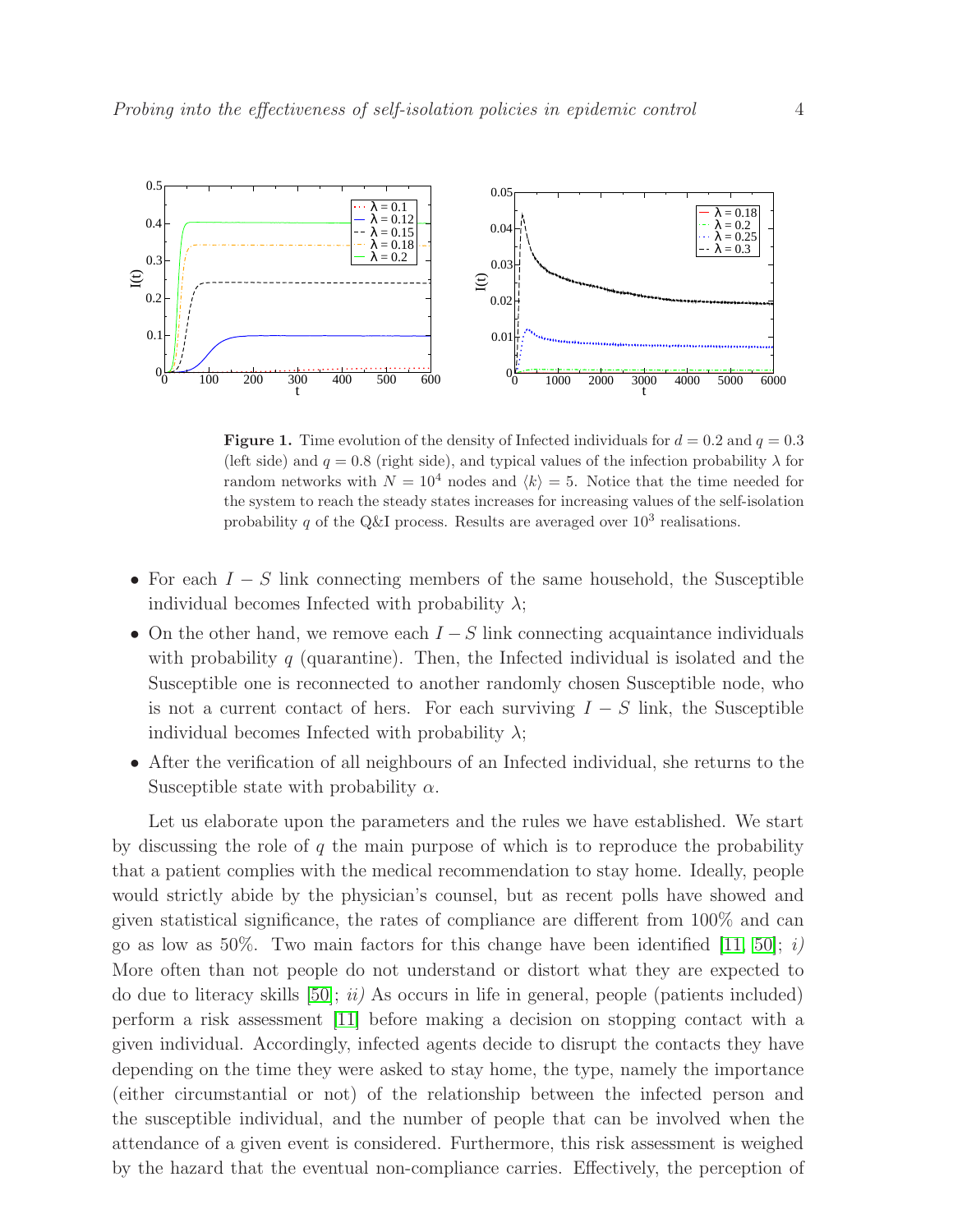risk is quite affected as the time of the self-isolation goes by as well as the reckoned performance of pharmaceutical interventions. As a matter of fact, glaring differences in the polls results concerning self-isolation before and after the introduction of a vaccine in the H1N1 pandemics were verified. A similar behaviour has been verified in polls on high risk unprotected sexual relations as well [\[51\]](#page-14-10).

Moving ahead, we now underpin the introduction of the rewiring process. As more than well known, social relationships come to pass because people need one another. Besides friendship, familiar and sentimental ties, people relate with other people because of their functions, skills and responsibilities. Previous studies have considered that after a link between susceptible and infected individuals having been destroyed, no new relation is established. In a sociological perspective, this option acts as though the needs of the susceptible individual can be solved within her current circle. Our option goes along another path we consider more realistic and that is close to processes of rewiring studied in other works [\[31,](#page-13-21) [52,](#page-14-11) [53\]](#page-14-12). In spite of the fact that we could have considered a probability f that a susceptible "stranded" agent relinks, we have opted to mitigate the number of parameters of the problem and keep it constant and equal to 1.[‡](#page-4-0)

As the majority of people live together, in very few (and negligible) cases, it is possible to someone to really isolate herself from the people with whom she shares an address. In this way, we justify the introduction of parameter d. Still, we would like to shed light on some aspects of this parameter. First, its introduction does not transform our network into a superposition of two networks (householders and acquaintances). $\S$  The network remains unique, but there is a fraction d of the links that cannot be changed because they have been quenched. Householders are the people who share the same residence whether they are relatives or not (e.g., student's flats) and acquaintances are people with whom someone maintains contact with in a close and regular basis representing at its best a fraction of the so called Dunbar's number, which is an anthropological/cognitive measure that quantifies the number of people with whom each person is able to keep on a relationship, i.e., preserving some information about his life. It is also important emphasise that in establishing the network we have borne in mind important details, e.g., if two people are both members of the same household of a third individual, then a quenched connection between them is immediately established because they are obviously members of the same household.

As regards other computational details, we have applied a synchronous update, i.e., after having visited all the nodes on the network, we update all the individuals states simultaneously [\[54,](#page-14-13) [55\]](#page-14-14). In other words, a new time step is considered only when the state of all the individuals has been scrutinised. Furthermore, we have considered in this work a fixed  $I \rightarrow S$  transition probability  $\alpha = 0.2$  and we have simulated the model on a Erdös-Rényi network with  $N = 10^4$  nodes and  $\langle k \rangle = 5$ . The results herein

<sup>‡</sup> We can assume that neither her householders nor acquaintances manage to act as a stand-in.

<span id="page-4-1"></span><span id="page-4-0"></span><sup>§</sup> From a coarse grained point of view, we could use this approach to define a network households but this is not a superposition of networks as well since in this case each node is now a household and not an individual.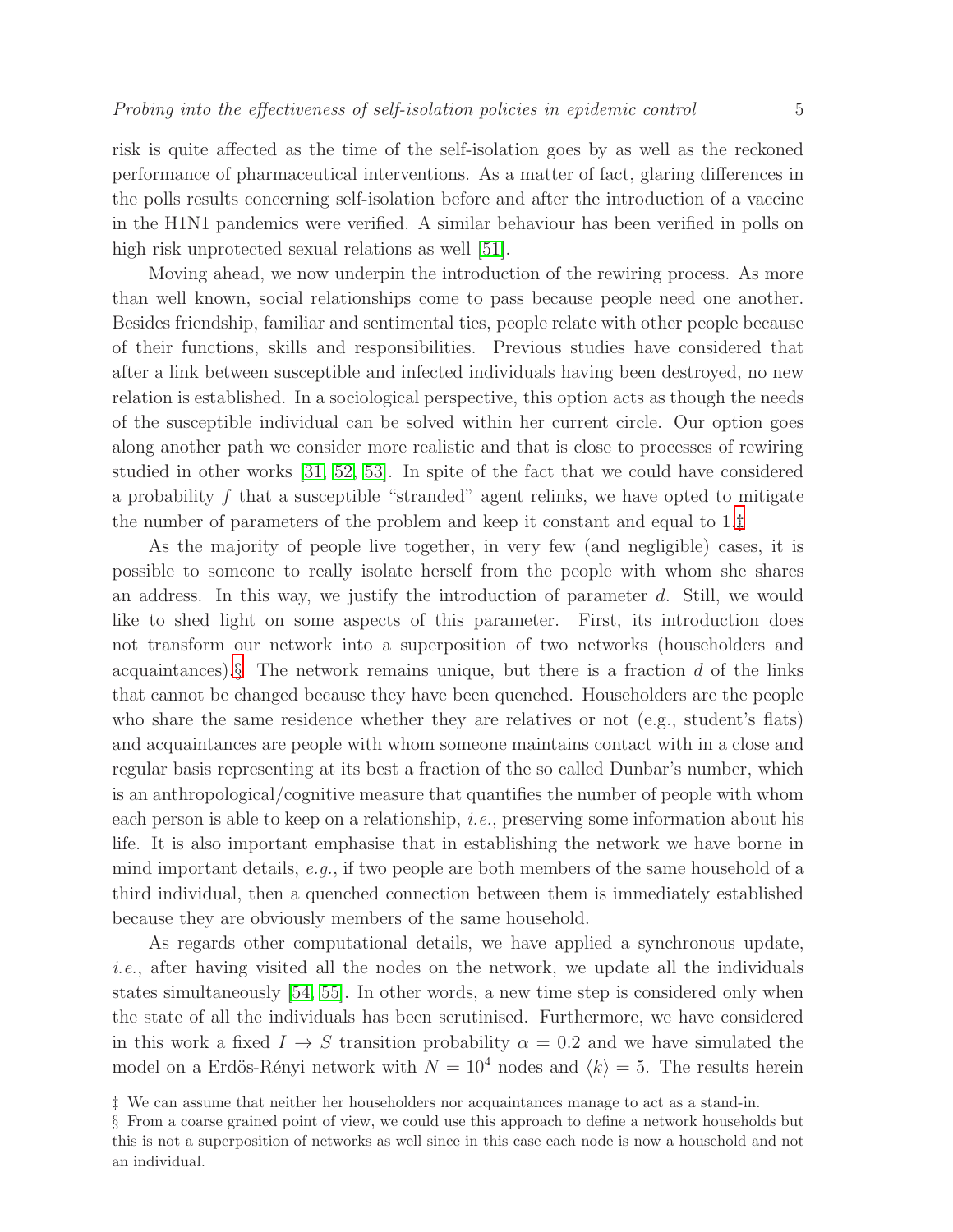

<span id="page-5-1"></span>Figure 2. *Left side:* Normalised stationary density of Infected individuals  $I_{st}$  as a function of  $\lambda$  for  $d = 0.2$  and typical values of q. We can observe a transition from  $I_{st} = 0$  to  $I_{st} > 0$  at different threshold points  $\lambda(q)$ . *Right side:*  $I_{st}$  as a function of the self-isolation probability q of the Q&I process, for  $d = 0.2$  and typical values of the infection probability  $\lambda$ . We also observe a transition for each value of  $\lambda$ , at different points. In all simulations,  $N = 10^4$ ,  $\langle k \rangle = 5$  and averages are over  $10^3$  realisations.

presented have been obtained averaging over 10<sup>3</sup> independent simulations, for each set values presented. Please observe we have only considered the epidemic spreading in the largest connected component of the network, i.e., the giant cluster [\[32\]](#page-13-22).

In Fig. [1,](#page-3-0) we exhibit the time evolution of the density of Infected individuals  $I(t)$ for 20% of fixed links in the network (i.e., for  $d = 0.2$ ), two different values of the self-isolation probability, namely  $q = 0.3$  and  $q = 0.8$ , and  $\lambda$  scanning the domain of infection rates. As it can be observed, there are different values of  $\lambda$  above which we have  $I_{st} > 0$ . Here, the notation  $I_{st} \equiv I(t \to \infty)$  stands for the stationary density of Infected individuals. This defines the usual phase transition of epidemic models: for  $\lambda \leq \lambda^*(q)$ , we have a disease-free phase with all the individuals presenting a S state, whereas for  $\lambda > \lambda^*(q)$  we have an epidemic phase, *i.e.*, the disease spreads out and a finite fraction of the population is constantly infected. Pay heed to the fact that, for increasing values of q, the time needed for the system to reach a stationary state increases. This kind of transition is best observed in Fig. [2](#page-5-1) (left panel), wherein we exhibit the stationary density of Infected individuals  $I_{st}$  as a function of  $\lambda$  for  $d = 0.2$  and typical values of the self-isolation probability q of the Q&I process. In this case, we can see that for a fixed value of q the transition occurs at different values of  $\lambda$ , which defines the transition points  $\lambda^*$ . Analogously, the stationary density of Infected individuals  $I_{st}$  can be represented as a function of the self-isolation probability  $q$  of the Q&I process for different values of  $\lambda$  (see Fig. [2,](#page-5-1) right panel). Once more, we perceive a transition at different values of  $q(\lambda)$ . Notice that when we increase the self-isolation probability, the

<span id="page-5-0"></span>The quantity  $I_{st}$  was obtained from time averages of  $I(t)$  taken in the steady state, and in addition we also considered averages over  $10^3$  network realisations.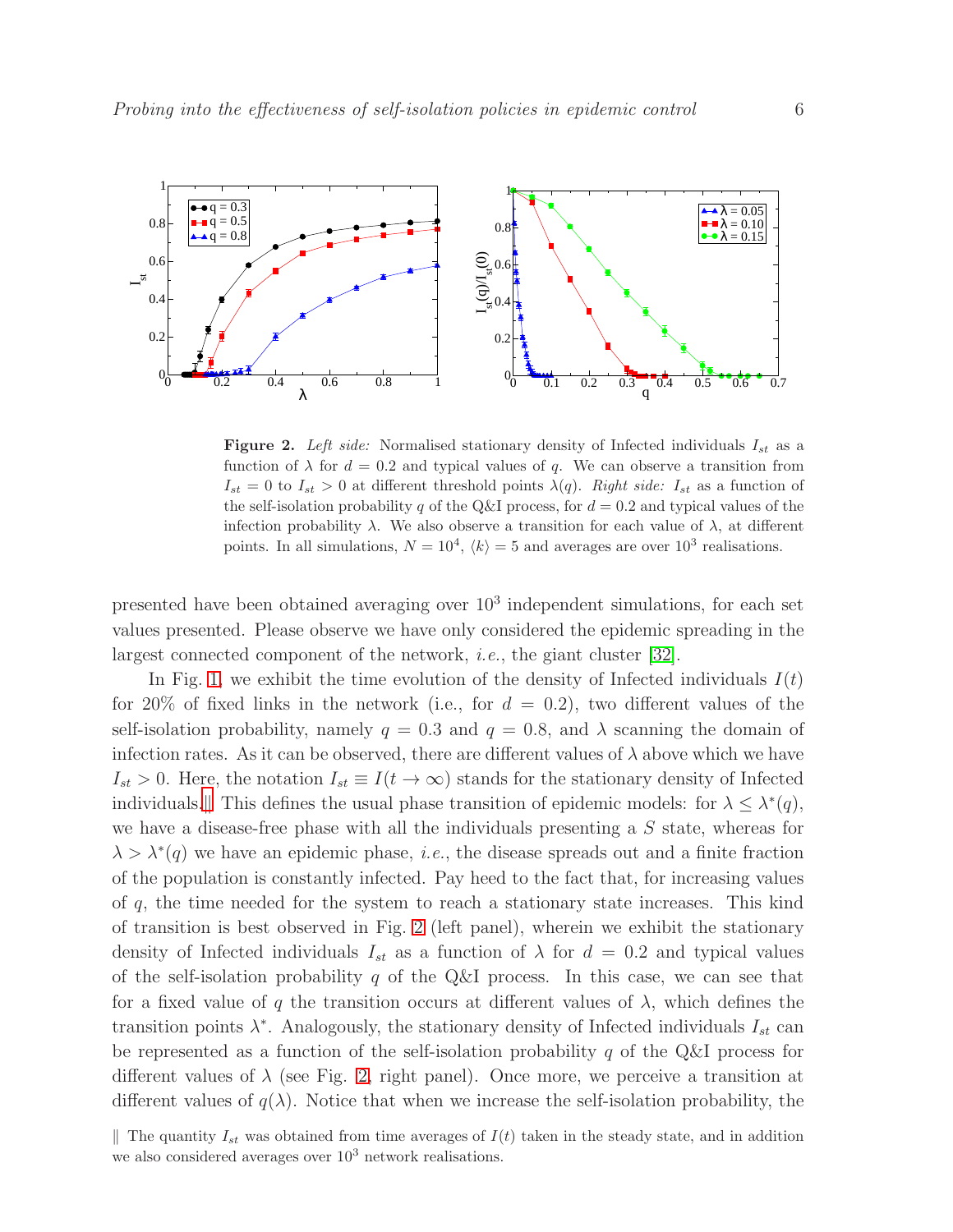

<span id="page-6-0"></span>**Figure 3.** Normalized stationary density of Infected individuals  $I_{st}$  as a function of  $\lambda$ for  $d = 0.4$  and typical values of q. We can also observe a phase transition from  $I_{st} = 0$ to  $I_{st} > 0$  at different threshold points  $\lambda(q)$ . In all simulations,  $N = 10^4$ ,  $\langle k \rangle = 5$  and averages are over  $10^3$  realizations.

| $\mu$ | $\mu$                                                                   | C |  |
|-------|-------------------------------------------------------------------------|---|--|
|       | 0.3 $0.62 \pm 0.04$ $0.91 \pm 0.08$ $1.13 \times 10^{-4}$               |   |  |
|       | $0.5 \quad 0.34 \pm 0.01 \quad 0.93 \pm 0.05 \quad 2.46 \times 10^{-4}$ |   |  |
|       | 0.8 $0.11 \pm 0.01$ $0.73 \pm 0.09$ $6.28 \times 10^{-4}$               |   |  |

Table 1. Values of the parameters a and c used in Fig. [4.](#page-7-0)

disease only disseminates through the network if we increase the infection probability  $\lambda$ . In other words, the final size of the epidemic may be reduced, as was observed in the 2009 H1N1 pandemic [\[11\]](#page-13-1) and as also discussed in some works [\[31,](#page-13-21) [32,](#page-13-22) [33,](#page-13-23) [34,](#page-13-24) [52\]](#page-14-11). Nonetheless, in what follows, we will conclude its outcome is limited when we take into account a more realistic model with a density of fixed links.

We have simulated the model for other values of the density of fixed links  $d$ , and we have also observed the above-discussed transition (see Fig. [3\)](#page-6-0). Alternatively, we take into account the transition values  $\lambda^*$  as functions of d for fixed values of q and we have noted that the data obtained from the simulations are well described by a stretched exponential function,

<span id="page-6-1"></span>
$$
\lambda^*(d) \sim \exp[-(d/a)^c],\tag{1}
$$

for different values of the parameters a and c (see Fig. [4\)](#page-7-0). In particular, for small values of q like  $q = 0.3$ , the dependency of  $\lambda^*$  with d is almost purely exponential, since we have obtained an exponent  $c = 0.91 \pm 0.08$ . The values of a and c are shown in Tab. 1. We have no first principles justification for this dependence yet, but the fairness of such approximation will be justified later on.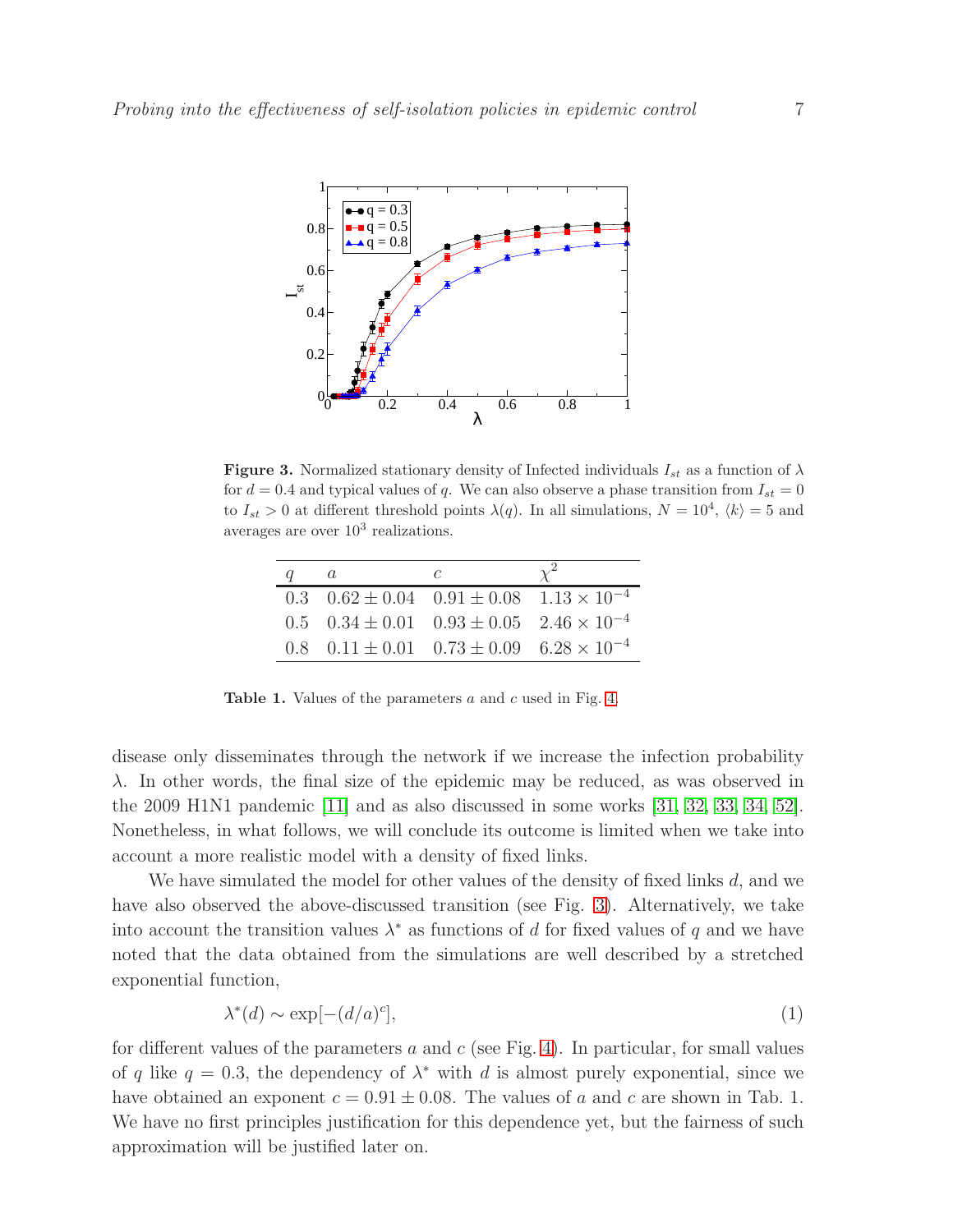

<span id="page-7-0"></span>**Figure 4.** The infection probability threshold  $\lambda^*$  as function of d for typical values of the self-isolation probability q of the Q&I process. The lines are fittings based on the stretched exponential function  $\lambda^* \sim \exp[-(d/a)^c]$ .

Allowing for the transition values  $\lambda^*$  obtained from the simulations, we exhibit the phase diagram of the model in the plane  $\lambda$  versus q for typical values of d in Fig. [5.](#page-8-0) From this plot, it is possible to understand that a disease-free regime is achievable even for high infection rates and low compliances with the medical recommendations of home isolation, but only when the individuals are near to living alone or the ratio between the members of her household by the total number of relationships is small. As the fraction of fixed links (relationships)  $d$  associated with the household soars, the size of the epidemic phase increases as well. This is easily comprehended: since the number of fixed links augments, the quenched part of the network becomes more dominant and so the number of "channels" through which the epidemics can disseminate. Correspondingly, we can end up in a situation for which increasing the consciousness  $q$  of the infected individual has little or none effect. In this respect, looking at the curve with  $d = 0.3$ , we verify that the threshold infection rate  $\lambda^*$  barely varies with the rate q, for  $q > \sim 0.6$ .

On the other hand, in the interpretation of this diagram, we can also resort to the poll results published by Eastwood and co-workers [\[11\]](#page-13-1). Looking to the data from Australia, during the H1N1 outbreak the lowest compliance rate with a public health request was of 62.6% for the avoidance of public gatherings. The rate of compliance decreases further to as much as 50% when household quarantine is considered [\[50\]](#page-14-9). As previously mentioned, in the same work of Ref. [\[50\]](#page-14-9), it was given statistical significance to the fact that literacy skills influence the individual performance regarding proper compliance with a self-isolation recommendation as well as other public health interventions. Bearing in mind that Australia is one of the few countries with a Human Development Index (HDI) higher than 0.900, which in total account for less 10% of the World's population (World  $HDI = 0.751$ ), and that it is expected that the lower the HDI, the lower the compliance rates, assuming reasonable values for the parameters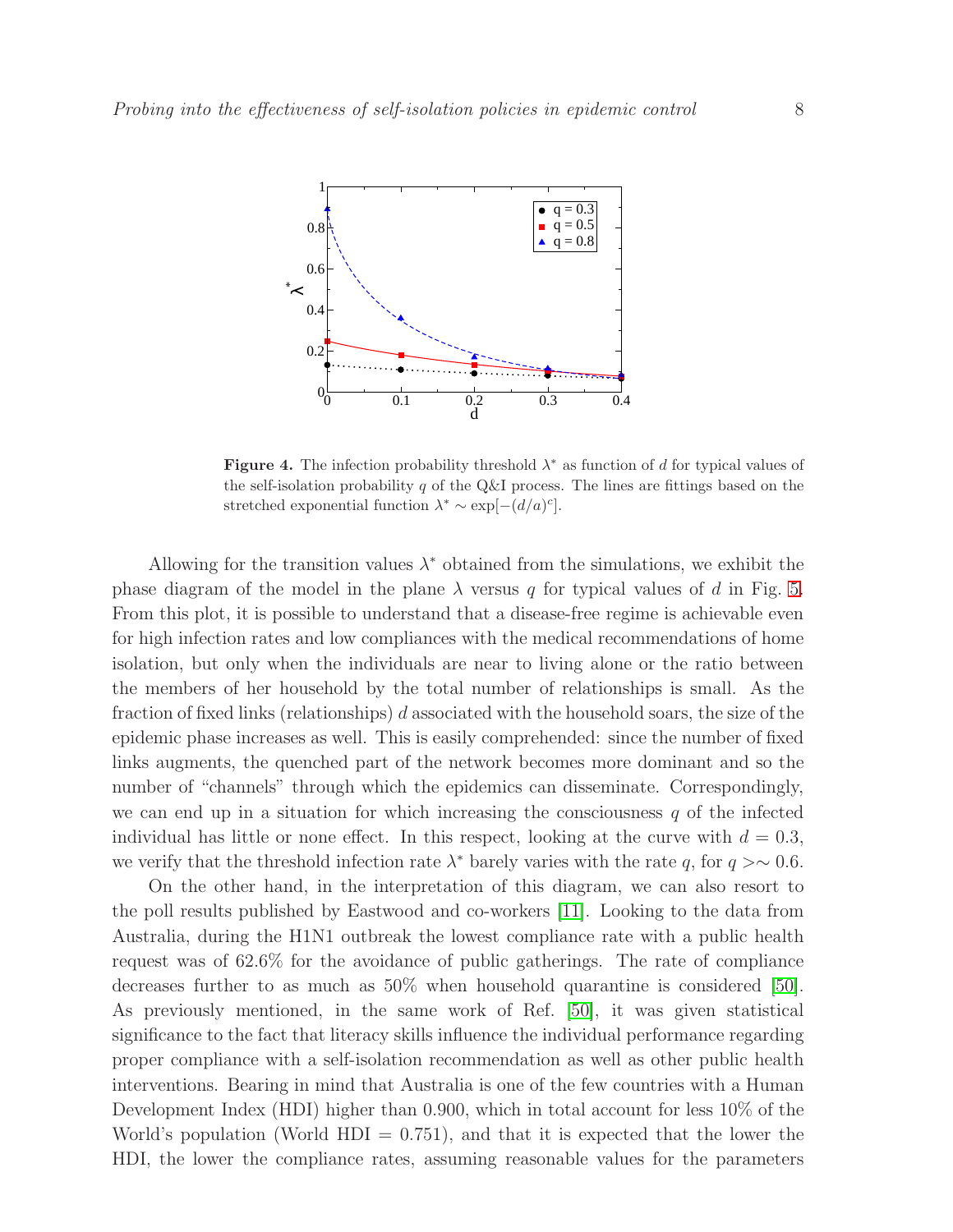

<span id="page-8-0"></span>Figure 5. Phase diagram of the model, separating the disease-free and the epidemic phases, for typical values of the density of fixed links d. The symbols represent the threshold values  $\lambda^*$  obtained from the numerical simulations and the lines are plotted as a guide to the eye.

we evidence that it is extremely unlikely that a Q&I policy under such conditions will induce a disease-free state. As a matter of fact, for infection rates of approximately 20%, as those estimated for the influenza, and  $d = 0.2$  (8 acquaintances per 10 relationships and the household composed of three people), we get an epidemic phase if even the probability of compliance is 1, which is basically an utopian value. As regards the value of d, we must allow for the fact that at present, people tend to actually (in a vis-à-vis sense) interact much less than in the past, particularly in countries where internet has had strong implantation. In other words, although the world is apparently more connected, activities like home-working and on-line shopping among others have boosted their relevancy and with that decreasing the number of acquaintances (and casual contacts).

## 3. Analytical considerations

Following the rules of our model, we can do some analytical considerations regarding our problem, which corresponds to a network of  $N$  individuals and  $L$  dual flux links that are quenched for the household and allow rewiring for the other cases. At initial time,  $t_0$ , the average degree of connectivity is  $K_0 = 2 L / N = \langle k \rangle$  and can be split into

$$
K_0 = K^h + K^a
$$
  
= d K<sub>0</sub> + (1 - d) K<sub>0</sub>. (2)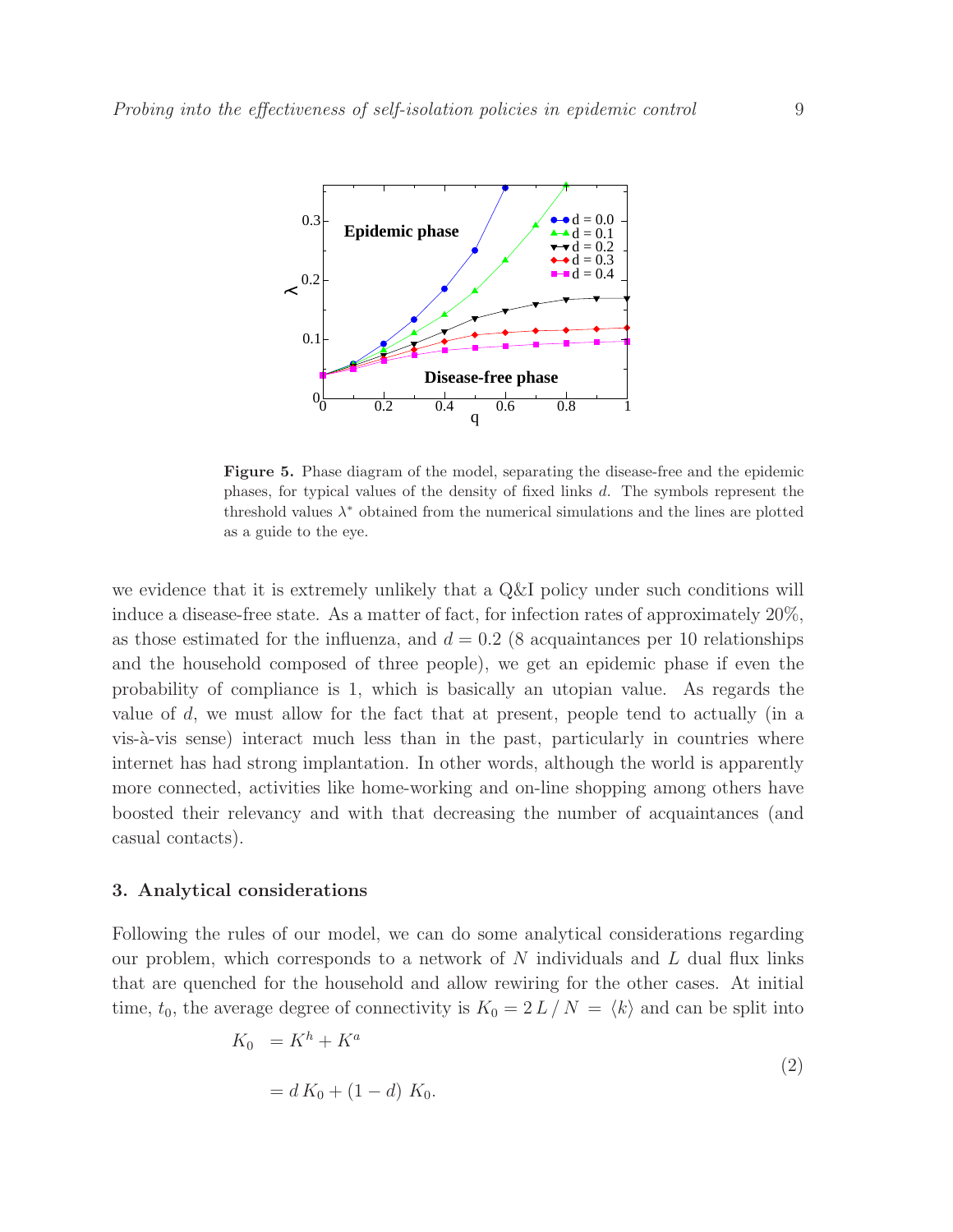Assuming all individuals (nodes) equal, we can write a master equation reflecting the evolution of the number of infected people which reads,

<span id="page-9-0"></span>
$$
I_{t+1} = I_t + \lambda S_t I_t - \alpha I_t
$$
  
=  $I_t + \lambda (K_t - I_t) I_t - \alpha I_t,$  (3)

which in the continuum limit yields,

<span id="page-9-1"></span>
$$
\frac{dI}{dt} = \lambda \left( K_t - I_t \right) I_t - \alpha I_t \tag{4}
$$

where,

$$
S_t + I_t = K_t. \tag{5}
$$

When the individual preserves all of its links,  $K_t = K_0$  (for all t), the stability limit of the solution to Eq. [\(3\)](#page-9-0) yielding  $I_{t\to\infty} = 0$  is given by the infection rate  $\lambda = \alpha/K_0$  as given in Ref. [\[14\]](#page-13-4). In our case, we must focus on the dynamics of the connections of infected people as well. We know that at each time step, an infected person is given a medical advice to self-isolate, which implies in a cut of her acquaintances relations. In view of the fact that diseased individuals have a probability  $q$  of disrupting these contacts, the evolution of  $K^a$  of an infected person is on average given by,

<span id="page-9-2"></span>
$$
K_{t+1}^a = K_t^a - q K_t^a
$$
  
\n
$$
\frac{dK^a}{dt} = -q K^a,
$$
\n(6)

the solution thereto is,

$$
K_t^a = (1 - d) K_0 \exp[-q t], \qquad (7)
$$

or,

<span id="page-9-4"></span>
$$
K_t = K_0 \left[ d + (1 - d) \, \exp\left[ -q \, t \right] \right]. \tag{8}
$$

Now, the determination of the critical threshold from Eqs. [\(4\)](#page-9-1) and [\(6\)](#page-9-2) can be tremendously simplified using the argument [\[31\]](#page-13-21) that for the epidemic phase to persist in time, one must guarantee the infection of other people during her illness span that lasts a time of the order of  $\alpha^{-1}$ . In other words, the reproductive rate of infected people,  $R$ , must be greater than one. At time step  $t$ , we can determine the mean-field reproductive rate,

$$
R_t = K_0 \frac{\lambda}{\alpha} \left[ d + (1 - d) \, \exp\left[ -q \, t \right] \right]. \tag{9}
$$

Averaging  $R_t$  during the diseased cycle,

$$
\bar{R} = \alpha \int_0^{\alpha^{-1}} R_t dt,
$$
\n(10)

and solving  $\bar{R} = 1$  in order to  $\lambda$ , we get,

<span id="page-9-3"></span>
$$
\lambda_c = \frac{q}{K_0 \left[1 - d\left(1 - \frac{q}{\alpha}\right) - \exp\left[-\frac{q}{\alpha}\right] \left(1 - d\right)\right]}.
$$
\n(11)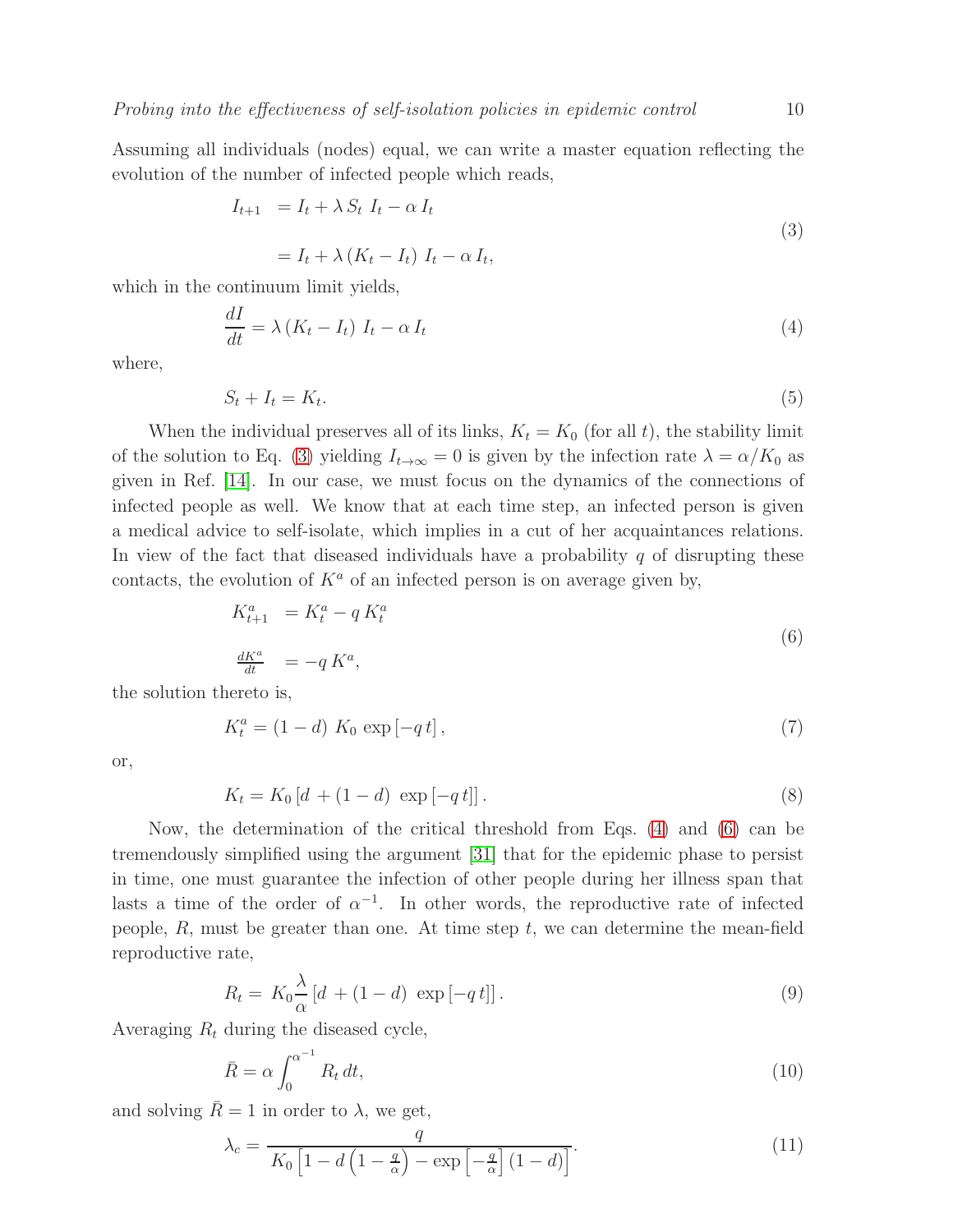

<span id="page-10-0"></span>**Figure 6.** Left: Critical infection probability of general solution  $\lambda_c$  vs fraction of quenched links d representing the household (symbols) and the numerical adjustment considering Eq. [\(1\)](#page-6-1). Right: Phase diagram of the model considering the general solution  $\lambda_c$  vs the probability q of compliance with a self-isolation recommendation. Both curves are obtained from Eq. [\(11\)](#page-9-3), using the same parameters we introduced in the simulations, namely  $\alpha = 0.2$  and  $K_0 = 5$ . The colour scheme is the same as Figs. [4](#page-7-0) and [5](#page-8-0) for easier comparison.

the limits of which, namely,  $d \rightarrow 1$  (quenched network) and  $d \rightarrow 0$  (complete reconnection with probability q) are verified [\[12,](#page-13-2) [14,](#page-13-4) [31\]](#page-13-21).

In Fig. [6,](#page-10-0) we depict  $\lambda_c$  as a function of d and q, respectively. Comparing both panels with Figs. [4](#page-7-0) and [5,](#page-8-0) we verify that only the *qualitative* behaviour of  $\lambda_c$  concurs with that of  $\lambda^*$ . Specifically, the mean-field solution *underestimates* the critical values of the infection probability. To understand this discrepancy we avail ourselves of recently published work [\[56\]](#page-14-15) where it is ascertained that mean-field like approaches are more accurate for networks with high mean degree or high mean first neighbour degree. As can be perceived from Eq. [\(8\)](#page-9-4) and using the same parameters values of the simulations, the mean degree significantly fluctuates from susceptible to infected nodes. Therefore, at the stationary critical state and beyond it, the typical configuration of the network includes an important fraction of nodes with a small degree of neighbours, a situation that tallies with conditions of inaccuracy we have referred to.

Nevertheless, we can provide an argument to our empirical adjustment of  $\lambda^*$  as a function of d from Eq. [\(11\)](#page-9-3). Explicitly, for  $q > \alpha$ , that equation can be rewritten as,

$$
\lambda_c = \frac{q}{K_0 \left(1 - \exp\left[-\frac{q}{\alpha}\right]\right)} \left[1 + \frac{\exp\left[-\frac{q}{\alpha}\right] + \frac{q}{\alpha} - 1}{1 - \exp\left[-\frac{q}{\alpha}\right]}d\right]^{-1},\tag{12}
$$

which in first order yields,

<span id="page-10-1"></span>
$$
\lambda_c \sim \exp\left[-\frac{d}{\mathcal{D}}\right],\tag{13}
$$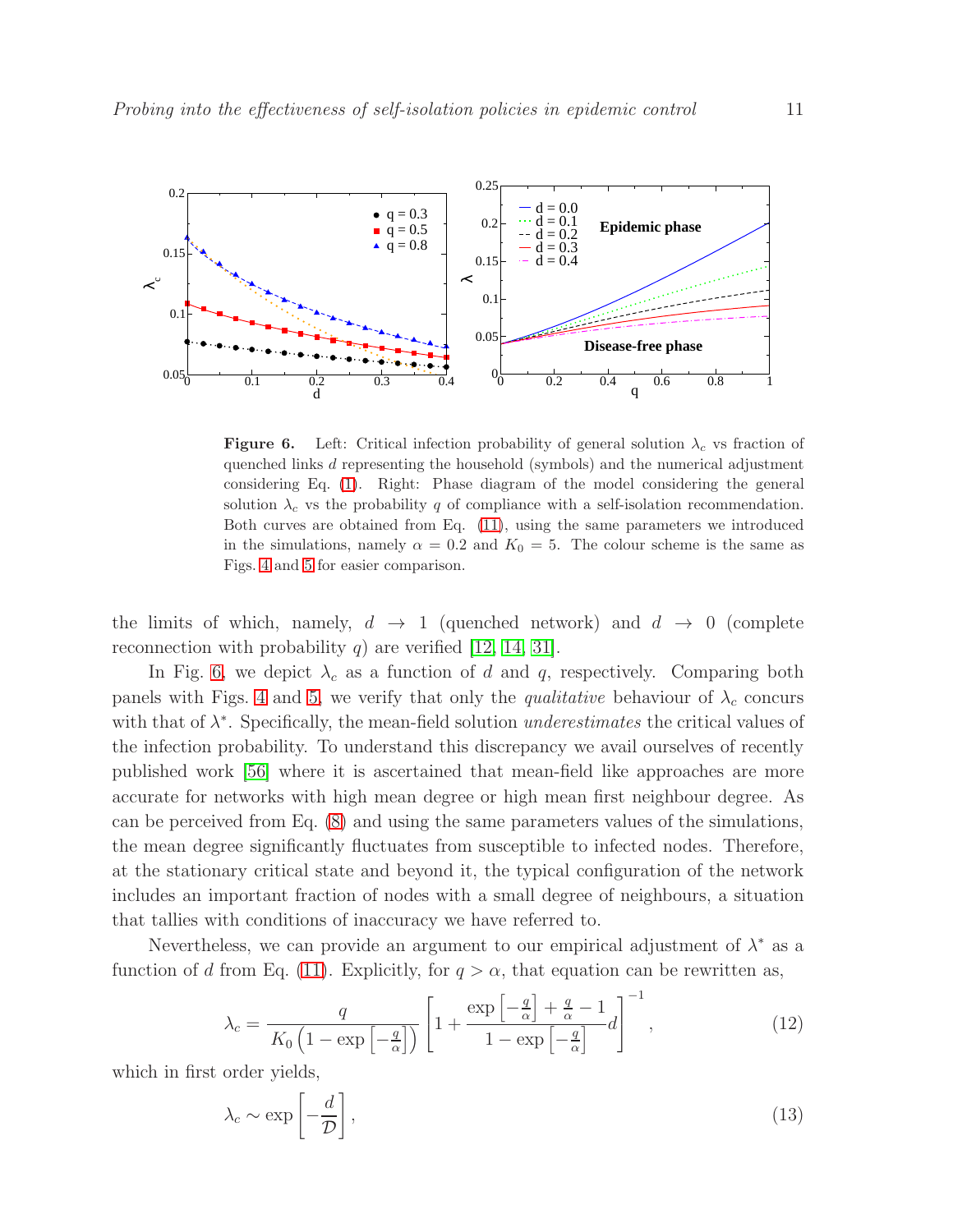Probing into the effectiveness of self-isolation policies in epidemic control 12

| $\alpha$ |                                                                        |  |
|----------|------------------------------------------------------------------------|--|
|          | 0.3 $0.44 \pm 0.02$ $0.13 \pm 0.01$ $4.5 \times 10^{-4}$               |  |
|          | $0.5 \quad 0.22 \pm 0.01 \quad 0.25 \pm 0.02 \quad 4.7 \times 10^{-4}$ |  |
|          | 0.8 $0.05 \pm 0.01$ $0.89 \pm 0.04$ $1.7 \times 10^{-2}$               |  |

Table 2. Values of the parameters  $a'$  and b to numerically adjust the points of Fig. [4](#page-7-0) with Eq. [\(15\)](#page-11-0).

with,

$$
\mathcal{D} = \frac{1 - \exp\left[-\frac{q}{\alpha}\right]}{\exp\left[-\frac{q}{\alpha}\right] + \frac{q}{\alpha} - 1}.
$$
\n(14)

A comparison between Eqs. [\(11\)](#page-9-3) and [\(13\)](#page-10-1) is presented in the left panel of Fig. [6.](#page-10-0) Therein, for small d the orange dotted line fits the initial points, but then decays faster. The stretching exponent  $c < 1$  prolongs the curve. We can also confront our proposal Eq.  $(1)$  with Eq.  $(11)$ . In Fig. [6](#page-10-0) (left side), we have numerically adjusted the points given by Eq. [\(11\)](#page-9-3) with Eq. [\(1\)](#page-6-1). As visible, the adjustment matches the curve quite well with hardly perceptible deviations. Because of the qualitative similarity between both curves, we can be further tempted to consider an adjustment of the data in Fig. [4](#page-7-0) with a mean-field like dependence,

<span id="page-11-0"></span>
$$
\lambda^* = \frac{b}{1 + d/a'},\tag{15}
$$

the values of which are presented in Tab. 2. Comparing the values of  $\chi^2$  in both tables, we verify that despite the good agreement in the mean field curves, the stretched exponential clearly beats Eq.  $(15)$ , especially for large q, which upholds once again our previous choice.

### 4. Final Remarks

In this work, we have studied a modified version of the SIS epidemic model that takes into account quarantine and isolation practices according to a self-compliance with the medical requests. For each person, their relationships are pigeonholed as acquaintances and members of the same household. For the former, there is a probability that the connection is disrupted, quantifying the degree of consciousness of the individual towards the epidemic disease, whereas for the latter the connections are fixed aiming at representing the possibility of a compulsory estrangement. For a Susceptible-Infected-Susceptible process, our results have shown that quarantines following this structure, which agrees to WHO directives, is extremely unlikely to thwart the propagation of an epidemic infectious disease using standard figures regarding infection rate and compliance with medical (public health) requests. It should be stressed that our results must not be interpreted as arguing the uselessness of self-isolation in a overall point of view. The outcome of our study indicates that self-isolation is likely to be ineffective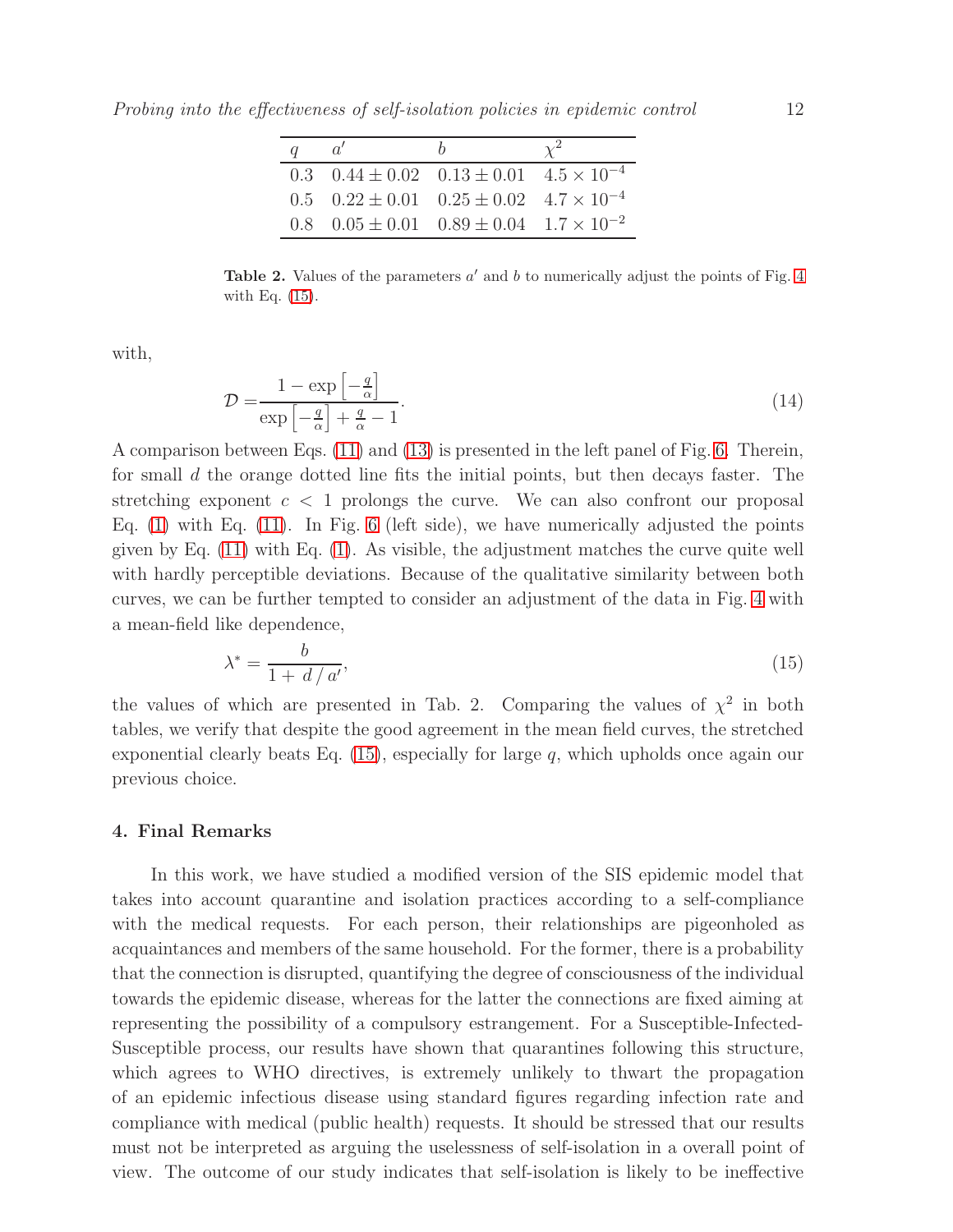per se and signals the importance of coordinated public health or non-pharmaceutical interventions in order to control the untamed spread of an epidemic.

That being said, we would like to highlight that our results can be further explored to take into account either different versions considering the impact of other public health (non-pharmaceutical interventions) or the joint impact of self-isolation and some other intervention(s). Besides scrutinising different types of epidemics, we can also study the problem of isolation using mixed topologies [\[57\]](#page-14-16) for the social network which depend on the type of relationship between people and institutions. Regarding this point, the problem can be honed by bolstering the acquaintance type connections, *i.e.*, in the rewiring step people are biased to rewire to acquaintances and members of the same household of people with whom they already have a relationship. Another important investigation concerning the dynamics respects the assumption of an (average) isolation time instead of a fixed (unitary) time scale we have taken into consideration.

# Acknowledgments

We acknowledge J F F Mendes for having provided the computational resources of the Group of Complex Systems and Random Networks of the Aveiro University, Portugal, where part of the simulations were performed. We have benefited from the financial support by the Brazilian funding agencies FAPERJ, CAPES and CNPq (NC) as well as the European Commission through the Marie Curie Actions FP7-PEOPLE-2009-IEF (contract nr 250589) (SMDQ).

### <span id="page-12-0"></span>References

- [1] H. B. Dewing, *Procopius 545 History of the Wars*, translator 1914 Loeb Library of the Greek and Roman Classics (Harvard University Press, Cambridge, 1914). Also available at URL http://procopius.net/theplague.html
- <span id="page-12-2"></span><span id="page-12-1"></span>[2] Holy Bible, Leviticus 13:1-59.
- [3] K. S. Swendiman, J. K. Elsea, Federal and State Quarantine and Isolation Authority. Congressional Research Service Report RL33201 (2007).
- <span id="page-12-3"></span>[4] N. L. Jones, J. O. Shimabukuro, Quarantine and Isolation: Selected Legal Issues Relating to Employment. Congressional Research Service Report RL33609 (2009).
- <span id="page-12-4"></span>[5] K. S. Swendiman, N. L. Jones, The 2009 Influenza Pandemic: Selected Legal Issues. Congressional Research Service Report R40560 (2009).
- <span id="page-12-5"></span>[6] C. Coleman, A. Reis, A. Croisier, Ethical considerations in developing a public health response to pandemic influenza. World Health Organization Document nr WHO/CDS/EPR/GIP/2007.2 (2007).
- <span id="page-12-6"></span>[7] World Health Organization, Infection prevention and control of epidemic- and pandemicprone acute respiratory diseases in health care. WHO Interim Guidelines Document nr WHO/CDS/EPR/2007.6 (2007).
- <span id="page-12-7"></span>[8] J. Brooke, World Briefing — Asia: Japan: Compensation for leprosy law. The New York Times (The New York Times Comp.). 2001 Dec 27[:http://www.nytimes.com/2001/12/27/world/world-briefing-asia-japan-compensation-for-leprosy-law.html](http://www.nytimes.com/2001/12/27/world/world-briefing-asia-japan-compensation-for-leprosy-law.html)
- <span id="page-12-8"></span>[9] BRAZIL. Decree-law nr 6168, the 24th July 2007. Regulamenta a Medida Provisória no 373, de 24 de maio de 2007, que dispõe sobre a concessão de pensão especial às pessoas atingidas pela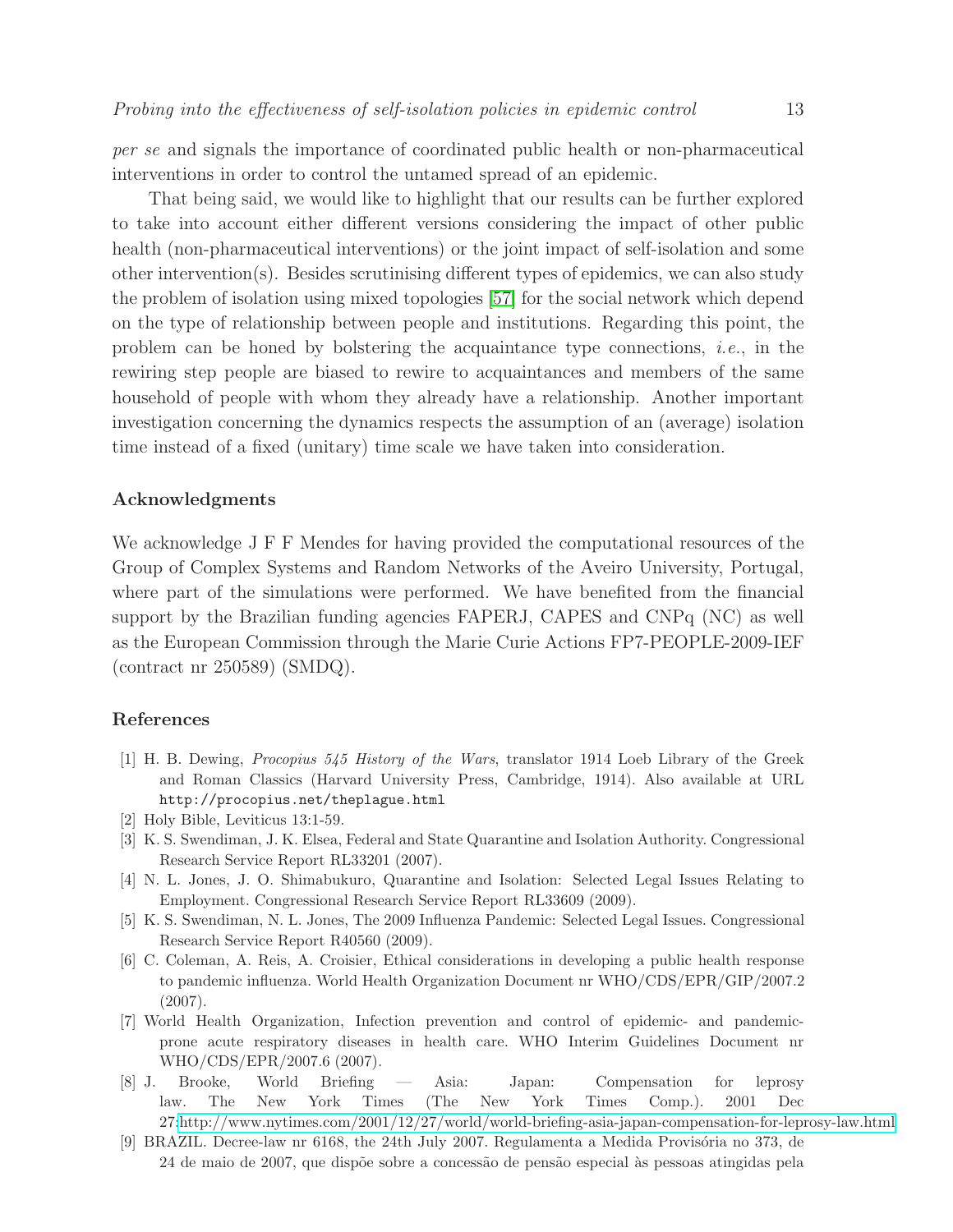hanseniase que foram submetidas a isolamento e internação compulsórios. [Regulates the interim act nr 373 on the 24th May 2007 that establishes the bestowal of a special allowance to people suffering from Hansen's disease who were enforced to compulsory isolation and confinement.] Brasilia:Diário Oficial da República Federativa do Brasil 2007 Jul 25 Sec 1 Pt 1;126(66):3. Portuguese.

- <span id="page-13-0"></span>[10] P. R. Zulino, *Mutir˜ao ajuda doentes de hanseniase a receber beneficio* [Gathering helps Hansen's disease patients receive compensation.] O Estado de S˜ao Paulo (S.A. O Estado de S. Paulo, 2007). Available at [http://www.estadao.com.br/noticias/vidae,](http://www.estadao.com.br/noticias/vidae)mutirao-ajuda-doentes-de-hanseniasea-receber-beneficio,60789,0.htm. Portuguese.
- <span id="page-13-2"></span><span id="page-13-1"></span>[11] K. Eastwood, D. N. Durrheim, M. Butler, A. Jones, Emerg. Infect. Dis. 16, 1211 (2010).
- <span id="page-13-3"></span>[12] R. M. Anderson, R. M. May, *Infectious Diseases of Humans: Dynamics and Control* (Oxford University Press, Oxford, 1991).
- <span id="page-13-4"></span>[13] N. T. J. Bailey, *The Mathematical Theory of Infectious Diseases and its Applications* (Hafner Press, New York, 1975).
- [14] O. Diekmann, J. A. P. Heesterbeek, *Mathematical epidemiology of infectious diseases: model building, analysis and interpretation*, Wiley Series in Mathematical and Computational Biology (Wiley, Chichester, UK, 2000).
- <span id="page-13-6"></span><span id="page-13-5"></span>[15] L. Esteva, C. Vargas, J. Math. Biol. 46, 31 (2003).
- <span id="page-13-7"></span>[16] S. M. Dammer, H. Hinrichsen, J. Stat. Mech P07011 (2004).
- <span id="page-13-8"></span>[17] I. B. Schwartz, L. Billings, M. Dykman. A. Landsman, J. Stat. Mech. P01005 (2009).
- <span id="page-13-9"></span>[18] B. Baryarama, L. S. Luboobi J. Y. T. Mugisha, Amer. J. Infect. Dis. 1, 55 (2005).
- <span id="page-13-10"></span>[19] I. Gordo, M. G. M. Gomes, D. G. Reis, P. R. A. Campos, PLos ONE 4, e4876 (2009).
- <span id="page-13-11"></span>[20] G. Katriel, L. Stone, PLoS ONE 5, e9565 (2009).
- <span id="page-13-12"></span>[21] N. Crokidakis, M. A. de Menezes, J. Stat. Mech. P05012 (2012).
- [22] M. Boguñá, R. Pastor-Satorras, A. Vespignani, Epidemic spreading in complex networks with degree correlations; p. 127-147, In: Pastor-Satorras R., Rubi M., Diaz-Guilera A., editors. Statistical Mechanics of Complex Networks. Vol. 625, Lecture Notes in Physics (2003).
- <span id="page-13-14"></span><span id="page-13-13"></span>[23] C. Castellano, S. Fortunato, V. Loreto, Rev. Mod. Phys. 81, 591 (2009).
- <span id="page-13-15"></span>[24] S. Chatterjee, R. Durrett, Ann. Probab. 37, 2332 (2009).
- [25] A. Ganesh, L. Massoulié, D. Towsley, The effect of network topology on the spread of epidemics. In INFOCOM 2005. 24th Annual Joint Conference of the IEEE Computer and Communications Societies. Proceedings IEEE pp. 1455, 1466 (2005).
- <span id="page-13-17"></span><span id="page-13-16"></span>[26] M. Krivelevich, B. Sudakov, Combinatorics, Probability and Computing 12, 61 (2003).
- <span id="page-13-18"></span>[27] R. M. May, A. L. Lloyd, Phys. Rev. E 64, 066112 (2001).
- <span id="page-13-19"></span>[28] R. Parshani, S. Carmi, S. Havlin, Phys. Rev. Lett. 104, 258701 (2010).
- <span id="page-13-20"></span>[29] R. Pastor-Satorras, A. Vespignani, Phys. Rev. E 63, 066117 (2001).
- <span id="page-13-21"></span>[30] R. Pastor-Satorras, A. Vespignani, Phys. Rev. Lett. 86, 3200 (2001).
- <span id="page-13-22"></span>[31] T. Gross, J. D. D'Lima, B. Blasius, Phys. Rev. Lett. 96, 208701 (2006).
- [32] C. Lagorio, M. Dickison, F. Vazques, L. Braunstein, P. A. Macri, M. V. Migueles, S. Havlin, H. E. Stanley, Phys. Rev. E 83, 026102 (2011).
- <span id="page-13-24"></span><span id="page-13-23"></span>[33] L. B. Shaw, I. B. Schwartz, Phys. Rev. E 77, 066101 (2008).
- <span id="page-13-25"></span>[34] I. B. Schwartz, L. B. Shaw, Physics 3, 17 (2010).
- <span id="page-13-26"></span>[35] Y. Wang, G. Xiao, L. Wong, X. Fu, S. Ma, T. H. Cheng, J. Phys. A 44, 355101 (2011).
- <span id="page-13-27"></span>[36] Y. Schwarzkopf, A. Rákos, D. Mukamel, Phys. Rev. E 82, 036112 (2010).
- <span id="page-13-28"></span>[37] V. Marceal, P-A. Noel, L. H.Dufresne, A. Allard, L. J. Dubé, Phys. Rev. E 82, 036116 (2010).
- [38] A. Camus, *La peste* (Paris: Les Editions Gallimard. [Buss R., translator 2002 The Plague. London: ´ Penguin Books.] French (1947)).
- <span id="page-13-30"></span><span id="page-13-29"></span>[39] J. Saramago, *Ensaio sobre a Cegueira* (Editorial Caminho, Lisbon, 1995).
- [40] A. C. Garcia, A. M. Correia, A. Diniz, A. M. Miranda, C. L. Rascoa, C. D. Pinheiro, *et al.*, *Pandemia de Gripe - plano de contingˆencia nacional do sector da sa´ude para a pandemia de gripe*, 2 edição. [Influenza pandemics - health department national contigency